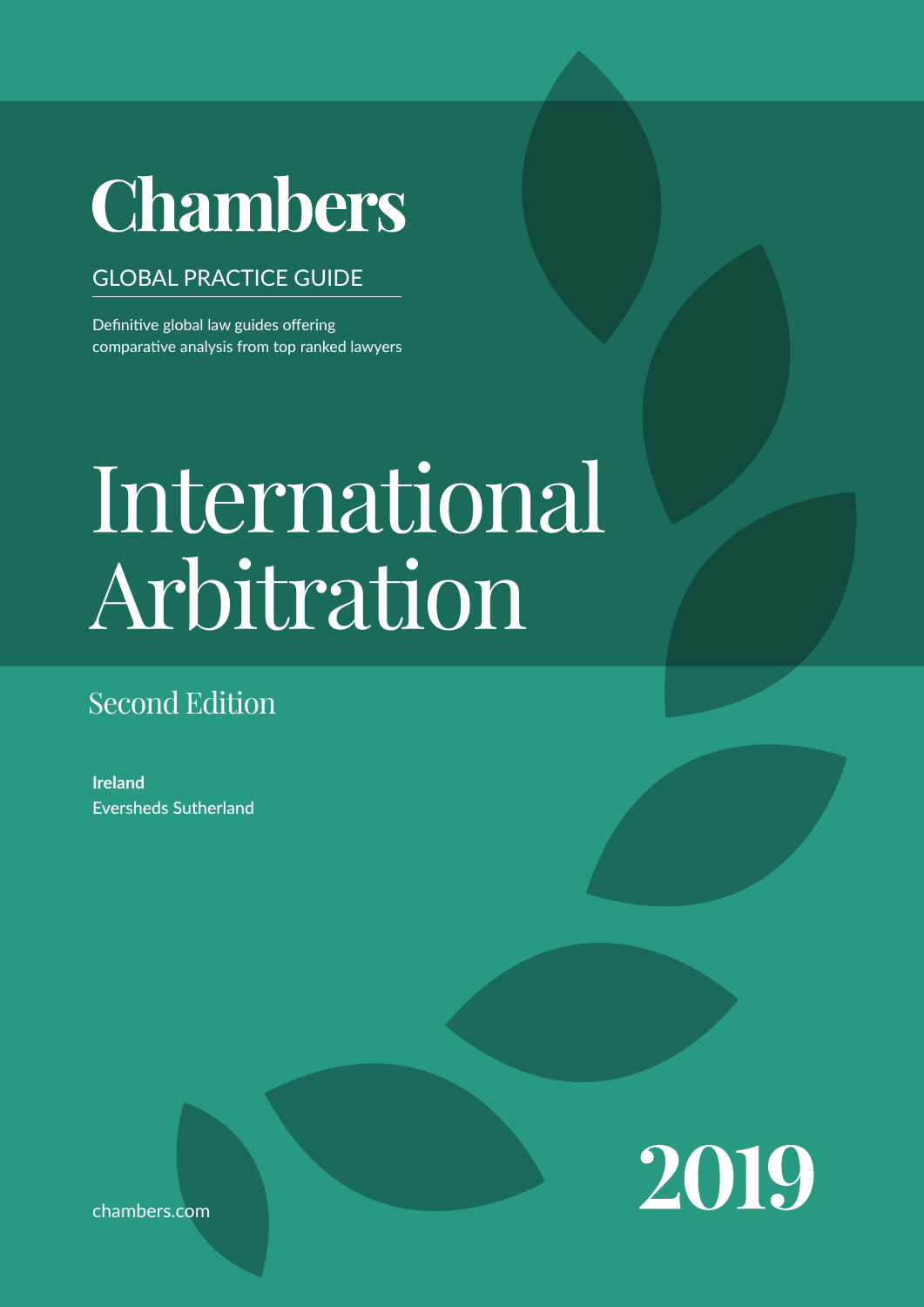# <span id="page-1-0"></span>Law and Practice

*Contributed by Eversheds Sutherland*

# **Contents**

| 1. General      |                                                                | p.3 |
|-----------------|----------------------------------------------------------------|-----|
| 1.1             | Prevalence of Arbitration                                      | p.3 |
| 1.2             | Trends                                                         | p.3 |
| 1.3             | Key Industries                                                 | p.3 |
| 1.4             | Arbitral Institutions                                          | p.3 |
|                 | 2. Governing Legislation                                       | p.4 |
| 2.1             | Governing Law                                                  | p.4 |
| 2.2             | Changes to National Law                                        | p.4 |
|                 | 3. The Arbitration Agreement                                   | p.4 |
| 3.1             | Enforceability                                                 | p.4 |
| 3.2             | Arbitrability                                                  | p.5 |
| 3.3             | National Courts' Approach                                      | p.5 |
| 3.4             | Validity                                                       | p.5 |
|                 | <b>4. The Arbitral Tribunal</b>                                | p.5 |
| 4.1             | Limits on Selection                                            | p.5 |
| 4.2             | <b>Default Procedures</b>                                      | p.6 |
| 4.3             | Court Intervention                                             | p.6 |
| 4.4             | Challenge and Removal of Arbitrators                           | p.6 |
| 4.5             | <b>Arbitrator Requirements</b>                                 | p.6 |
| 5. Jurisdiction |                                                                | p.6 |
| 5.1             | Matters Excluded from Arbitration                              | p.6 |
| 5.2             | Challenges to Jurisdiction                                     | p.6 |
| 5.3             | Circumstances for Court Intervention                           | p.6 |
| 5.4             | Timing of Challenge                                            | p.7 |
| 5.5             | Standard of Judicial Review for Jurisdiction/<br>Admissibility | p.7 |
| 5.6             | Breach of Arbitration Agreement                                | p.7 |
| 5.7             | <b>Third Parties</b>                                           | p.7 |
|                 | 6. Preliminary and Interim Relief                              | p.8 |
| 6.1             | Types of Relief                                                | p.8 |
| 6.2             | Role of Courts                                                 | p.8 |
| 6.3             | Security for Costs                                             | p.8 |

| 7. Procedure                |                                              | p.8  |
|-----------------------------|----------------------------------------------|------|
| 7.1                         | Governing Rules                              | p.8  |
| 7.2                         | Procedural Steps                             | p.8  |
| 7.3                         | Powers and Duties of Arbitrators             | p.9  |
| 7.4                         | Legal Representatives                        | p.9  |
| 8. Evidence                 |                                              | p.9  |
| 8.1                         | Collection and Submission of Evidence        | p.9  |
| 8.2                         | Rules of Evidence                            | p.9  |
| 8.3                         | Powers of Compulsion                         | p.9  |
| 9. Confidentiality          |                                              | p.10 |
| 9.1                         | Extent of Confidentiality                    | p.10 |
| 10. The Award               |                                              | p.10 |
|                             | 10.1 Legal Requirements                      | p.10 |
|                             | 10.2 Types of Remedies                       | p.10 |
|                             | 10.3 Recovering Interest and Legal Costs     | p.10 |
| 11. Review of an Award      |                                              | p.10 |
|                             | 11.1 Grounds for Appeal                      | p.10 |
|                             | 11.2 Excluding/Expanding the Scope of Appeal | p.11 |
|                             | 11.3 Standard of Judicial Review             | p.11 |
| 12. Enforcement of an Award |                                              | p.12 |
|                             | 12.1 New York Convention                     | p.12 |
|                             | 12.2 Enforcement Procedure                   | p.12 |
|                             | 12.3 Approach of the Courts                  | p.12 |
| 13. Miscellaneous           |                                              |      |
|                             | 13.1 Class-action or Group Arbitration       | p.12 |
|                             | 13.2 Ethical Codes                           | p.13 |
|                             | 13.3 Third-party Funding                     | p.13 |
|                             | 13.4 Consolidation                           | p.13 |
|                             | 13.5 Third Parties                           | p.13 |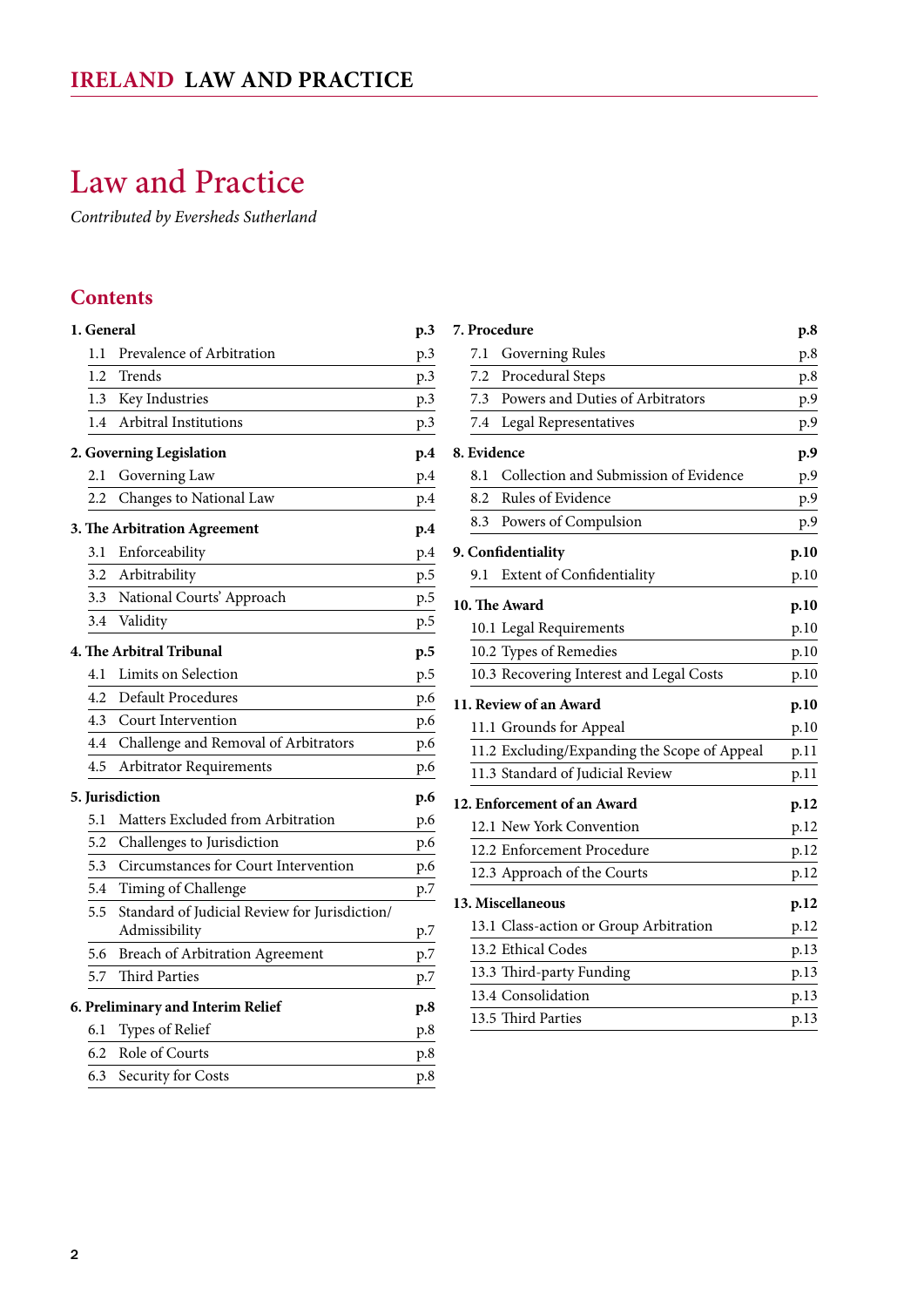<span id="page-2-0"></span>**Eversheds Sutherland Ireland** is Ireland's only full-service international law firm, providing expert legal services to a predominantly business client base across a broad spectrum of areas. The firm strives to work in a collaborative partnership with its clients to deliver premium legal advice on time and within budget through its innovative project management structure, which is unique among the legal profession. The firm works with some of Ireland's largest, most successful and progressive companies as well as many innovative smaller companies. As the Irish member of Eversheds Sutherland, it provides a seamless service right across 68 offices in 34 jurisdictions spanning Europe, the USA, Asia, Africa and the Middle East. At local or international level, the firm aims to help all its clients in achieving their commercial objectives.

# **Author**



**Dermot McEvoy** is a savvy disputes lawyer, an accredited mediator, and also has wide experience as a practitioner in litigation and arbitration over the last 30 years. He brings commitment, energy, drive and innovation to his role as a

disputes lawyer. Dermot takes great pride in the leading reputation he has established within the Irish legal market; and his recognised ability to consistently deliver excellence through high-quality legal services to his clients. Dermot focuses on advising clients in the specialist areas of construction and property, in the financial service sector and general commercial disputes.

# cess is dominant. **1.4 Arbitral Institutions**

**1.3 Key Industries**

As stated in **2.1 Governing Law** below, the Arbitration Act 2010 (the 2010 Act) applies to arbitrations in Ireland and the Act adopted the UNCITRAL Model Law for domestic and international arbitral disputes.

There is currently no particular industry in Ireland where use of international arbitration as a dispute resolution pro-

Arbitrators in this jurisdiction are usually appointed under prescribed rules in the governing contract or by agreement between the parties. It is common to see the President of a nominated body (for a technical contract) as the default party for appointing the arbitrator/tribunal without party agreement. As detailed in Section **4. The Arbitral Tribunal** below, failing agreement, the High Court can appoint an arbitrator. It is more common in this jurisdiction to see this occur where there is a sole arbitrator appointed, but where a three-party tribunal is appointed the norm is for the appointment to be subject to a recognised international body such as CiArb, ICC and LCIA or ICDR. This is down to local knowledge and/or the body being prescribed in the governing contract.

# **1. General**

#### **1.1 Prevalence of Arbitration**

Ireland has advanced infrastructure, experienced lawyers and arbitrators to readily accommodate international arbitrations. Although Ireland is experiencing a year-on-year increase in international arbitrations, with Dublin as the nominated seat, its prevalence is not as progressed as the traditional litigation/court model.

#### **1.2 Trends**

The current trends in international arbitration include the use of:

- • expedited procedures as a way to combat increasing costs of the arbitral process (under the Stockholm Chamber of Commerce Rules for Expedited Arbitration and the International Court of Arbitration Expedited Procedure Rules); and
- • provisional and interlocutory measures in arbitration. The power of the arbitral tribunal to grant such measures largely depends on the arbitration agreement. The types of provisional measures that can arise for consideration include the anti-suit injunction, and applications for security for the counterparty's claim or costs.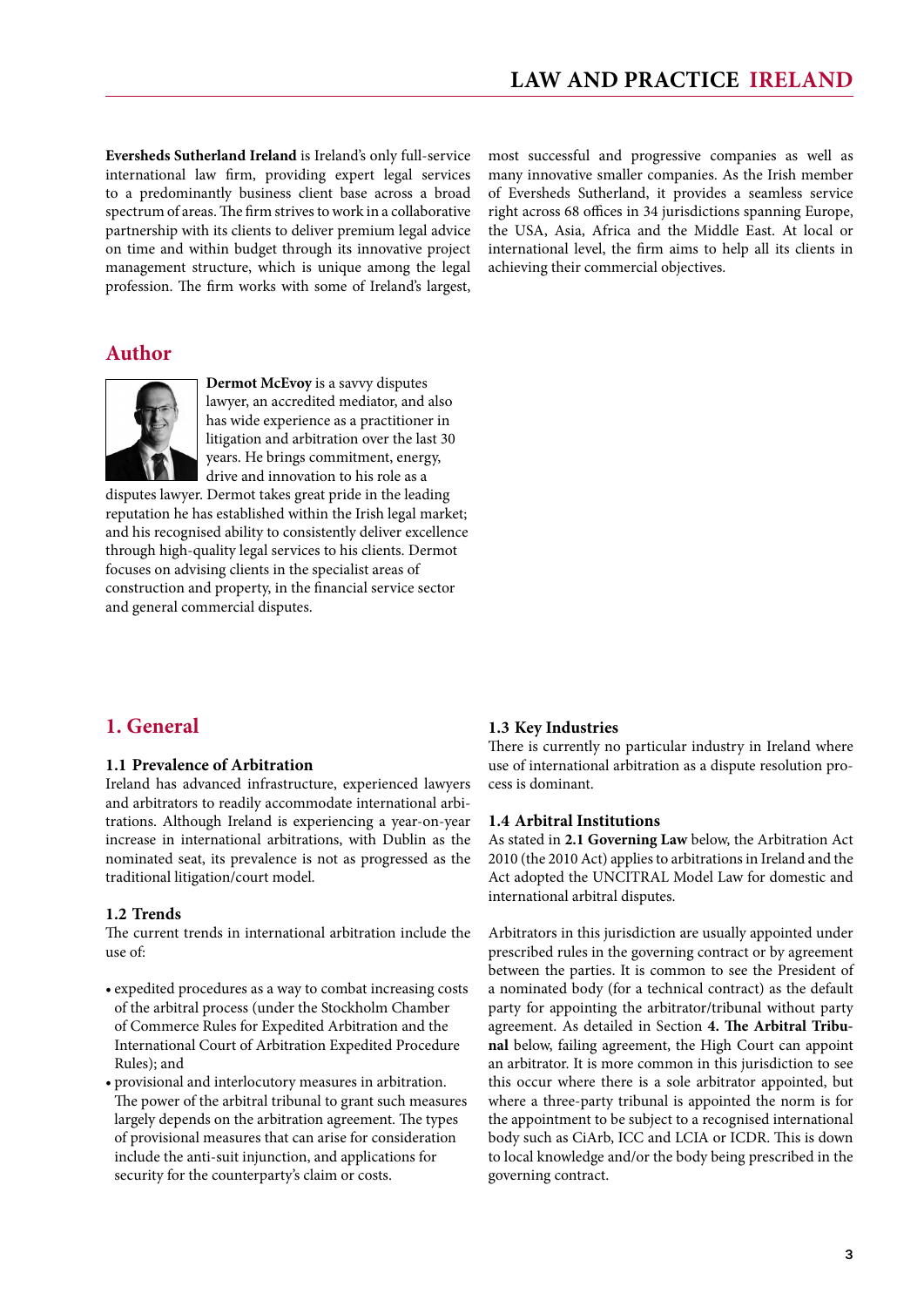# <span id="page-3-0"></span>**2. Governing Legislation**

#### **2.1 Governing Law**

The 2010 Act applies to arbitrations in Ireland. It applies to international commercial arbitrations and non-international commercial (or domestic arbitrations). The 2010 Act came into force on 8 June 2010 and repealed the existing Arbitration Acts 1954-1998. The Act consolidated the law and adopted the UNCITRAL Model Law on International Commercial Arbitration (the Model Law) in its entirety into Irish law. Section 6 of the Act confirms that the Model Law shall have the force of law in the State and shall apply to international and non-international arbitrations, but subject to the provisions of the Act.

The Preamble to the 2010 Act gives the force of law in Ireland to the Geneva Protocol on Arbitration Clauses, the Geneva Convention on the Execution of Foreign Arbitral Awards, the New York Convention on the Recognition and Enforcement of Foreign Arbitral Awards, and the Washington Convention on the settlement of investment disputes between states and nationals of other states.

Incorporating the Model Law and the above conventions into domestic legislation brings the Irish arbitral procedure in line with international practice and procedure.

In 2010, the Supreme Court, in Galway City Council v Samuel Kingston Construction Ltd [2010] 3 IR 95, commenting on arbitration as being one of the oldest and best established alternative method of dispute resolution, stated that "there are now well understood rules governing both domestic and international arbitrations, and a well-established regime that regulates the system of arbitration and its interaction with the courts system".

#### **2.2 Changes to National Law**

The Mediation Act 2017 (the 2017 Act) came into force in Ireland on 1 January 2018. The 2017 Act is intended to provide a clear framework for mediation in Ireland and to promote mediation in commercial and civil matters as a viable alternative to court proceedings. The 2017 Act is an important step towards mainstreaming alternative dispute resolution in Ireland. Under the 2017 Act, mediation settlements are given ordinary contractual effect and may be enforced by the courts except where the court is satisfied that particular grounds for refusal of enforcement arise – for example, breach of public policy or undue influence. This provision is similar to the enforcement of arbitrators' awards. Moreover, the Mediation Act imposes an obligation on solicitors to advise all clients that their dispute could be determined by way of mediation prior to issuing proceedings. If the client decides not to proceed to mediation, the solicitor must swear a statutory declaration confirming that the client has been advised of mediation. If no such declaration is supplied, the court will adjourn the case in order to enable compliance.

The Mediation Act is a welcome addition to dispute resolution law in Ireland, as it will hopefully result in disputes being settled in a non-acrimonious, time-efficient and costeffective manner.

As regard to pending legislation, the Perjury and Related Offences Bill 2018 is currently progressing through the Houses of the Oireachtas (the Irish legislative chamber). The Bill, when enacted, will make perjury a statutory offence. Presently, under Irish law, perjury is a common law offence. The Bill, as currently drafted, will apply to "judicial and other proceedings", which is defined as including "proceedings before any court, tribunal [...] or person having by law power to hear, receive and examine evidence on oath". Under Section 14 of the 2010 Act, the arbitral tribunal has the power to administer oaths and to receive and examine evidence on oath. In its current form, the Bill when enacted will therefore apply to arbitrations. However, changes could be made to the Bill as it progresses through the legislative chamber.

# **3. The Arbitration Agreement**

#### **3.1 Enforceability**

Arbitration is available when included in a contractually binding agreement, in which both parties agree to settle their dispute outside of the courtroom. 'Arbitration agreement' is defined at Schedule 1 to the 2010 Act as "an agreement by the parties to submit to arbitration all or certain disputes which have arisen or which may arise between them in respect of a defined legal relationship, whether contractual or not".

In order to be enforceable, the arbitration agreement must be in writing (Chapter II, Option I, Article 7 to Schedule 1 of the 2010 Act).

Article 7(3) of Model Law stipulates an arbitration clause is valid "if its content is recorded in any form, irrespective of whether the arbitration agreement has been concluded orally, by conduct, or by other means". Article 7(6) of the Model Law states that an arbitration clause can be incorporated from another source providing it is in writing and reference is such as to make the clause part of the contract.

Although an arbitration clause must be in writing, the Irish courts are adopting an increasingly liberal approach to this definition. The Irish courts accept that general words of incorporation will be effective to incorporate a term from another contract and, following the approach of the *Travaux Préparatoires* of the UN Commission on International Trade Law, reference to a written contractual document containing an arbitration clause is sufficient to establish the validity of the arbitration agreement and specific mention of the arbitration clause is not necessary. Section 8 of the 2010 Act provides that judicial notice shall be taken of the *Travaux Préparatoires* and its working group relating to the prepara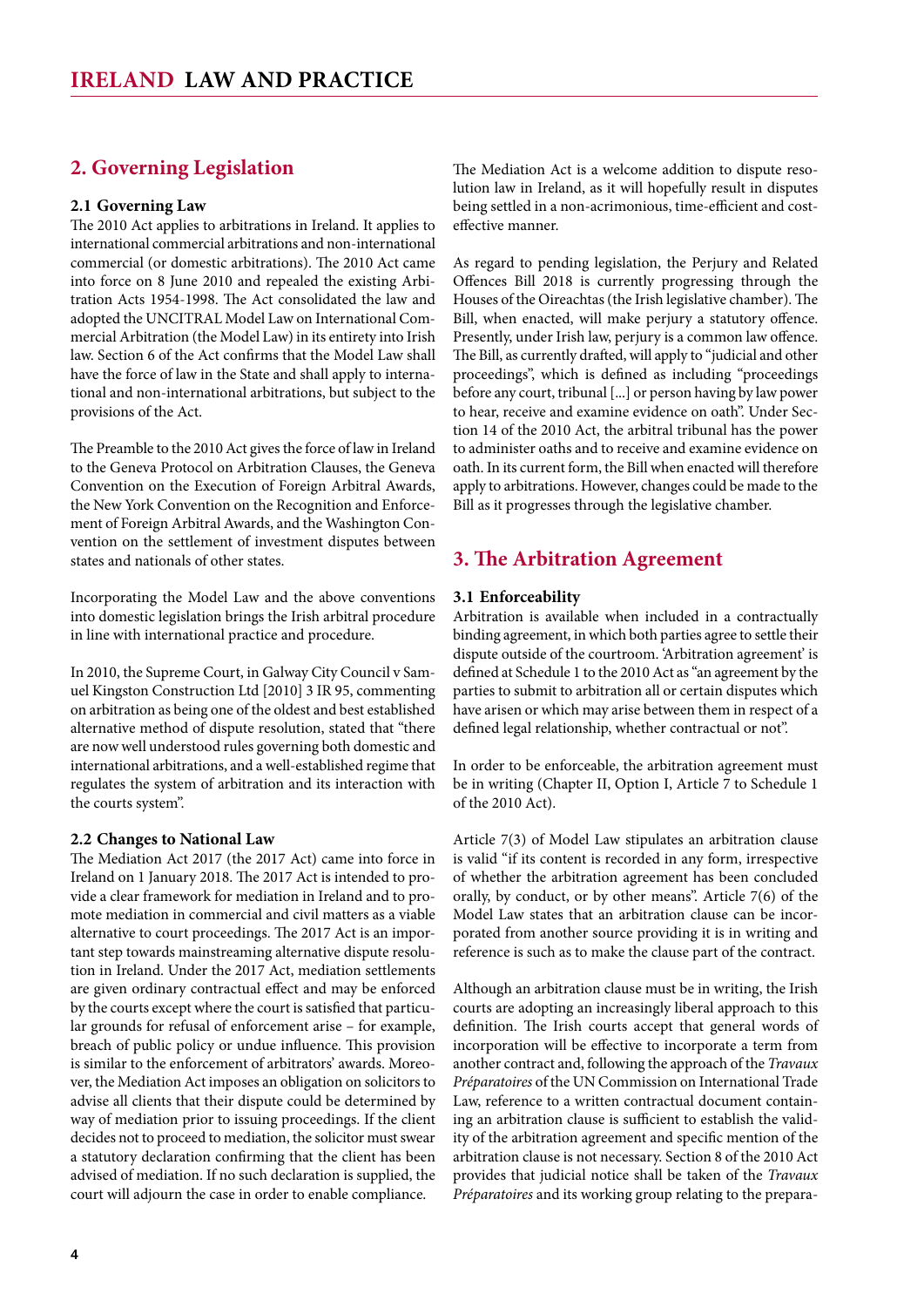<span id="page-4-0"></span>tion of the Model Law, and that the *Travaux Préparatoires* may be considered when interpreting the meaning of any provision and shall be given such weight as is appropriate in the circumstances.

In Mount Juliet Properties Ltd v Melcarne Developments Ltd & Or [2013] IEC 286, Laffoy J found that the standard forms of appointment of the Institute of Engineers Ireland, including the standard form arbitration agreement, had been incorporated into the parties' respective contracts by general words of reference in preceding correspondence between the parties. The court held that reference to the arbitration clause contained in letters sent between the parties sufficiently met the requisite standard of incorporation by reference.

The Irish courts consider an arbitration clause valid where the parties involved have been put on notice of a standard form contract containing an arbitration clause, irrespective of express knowledge of the arbitration clause.

The Mount Juliet case is a warning to businesses contracting on the basis of standard form industry contracts to be aware of the contents of such contracts and the presence of ADR clauses. Irish courts will not accept ignorance as a defence and will enforce arbitration clauses and adjourn or stay court proceedings where appropriate.

#### **3.2 Arbitrability**

The 2010 Act and the arbitration agreement will largely determine whether a dispute is 'arbitrable'. The 2010 Act does not apply to employment disputes or to consumer disputes where the parties' contract in standard terms and the contract is valued under EUR5,000.

#### **3.3 National Courts' Approach**

In Re Via Networks (Ireland) Ltd [2002] 2 IR 47, the court noted that when parties enter into an arbitration agreement, they are expressly waiving the right to have issues that arise resolved in any forum other than the arbitral tribunal.

In Mount Juliet Properties Ltd v Melcarne Developments Ltd & Ors [2013] IEHC 286, Laffoy J found that the standard forms of appointment of the Institute of Engineers Ireland, including the standard form arbitration agreement, had been incorporated into the parties' respective contracts by general words of reference in preceding correspondence between the parties. The court held that reference to the arbitration clause contained in letters sent between the parties sufficiently met the requisite standard of incorporation by reference.

In light of the fact that an arbitral tribunal and a court can both rule on the existence of an arbitration agreement, the High Court has recently addressed the standard of review required by the court; full judicial consideration or a prima facie analysis of the presence of an arbitration clause. In Lisheen Mine v Mullock and Sons (Shipbrokers) Ltd and anoth-

er [2015] IEHC 50, Cregan J conclusively decided that the courts should adopt a full judicial consideration approach.

The case concerned a dispute relating to a purported contract for the carriage of goods by sea. The court refused the defendant's application to stay proceedings to proceed with arbitration, as the charter party agreement containing the arbitration clause had not been concluded.

Cregan J preferred the full judicial approach, and noted "a finding that an arbitration agreement exists on a prima facie basis means that the issue may have to be re-argued before the arbitrator as to whether an arbitration clause exists on a conclusive basis". He highlighted the cost element of a future appeal, and ultimately decided the presence of an arbitration agreement is a question of law and in this instance was best answered by the courts.

Cregan J's judgment is a comprehensive statement of the law and a clear indication that the courts in Ireland will determine arbitration clauses on a full judicial basis. It follows Barnmore Demolition and Civil Engineering Ltd v Alandale Logistics Ltd & Ors [2010] IEHC 544 where Feeney J stated there is "a particularly strong case for the argument that any review as to the very existence of the arbitration agreement should be on the basis of full judicial consideration". However, on the facts of that case, the court was not required to so decide.

#### **3.4 Validity**

Under the doctrine of separability, the Irish courts can sever the invalid part of an agreement from the arbitration clause. The application of the concept of the separability of an arbitration agreement from the main contract can be found in the High Court decision of Doyle v National Irish Insurance Co Plc [1998] 1 IR 89 and most recently in K&J Townmore Construction Ltd v Kildare and Wicklow Education and Training Board [2018] IEHC 770. The principle of separability is provided for in Article 16(1) of the Model Law.

# **4. The Arbitral Tribunal**

#### **4.1 Limits on Selection**

Article 11(2) of the Model Law provides that the parties are free to agree on a procedure of appointing the arbitrator(s) subject to Article 11(4) and Article 11(5).

In the case of three-party arbitral tribunals, Article 11(3) provides that that each party will appoint an arbitrator and that the two party-appointed arbitrators will appoint the third arbitrator. Article 11(3) (b) sets out that in circumstances where one arbitrator is to be appointed and the parties cannot agree on appointment under the applicable appointment procedure, they can apply to the High Court, which is empowered to make an appointment.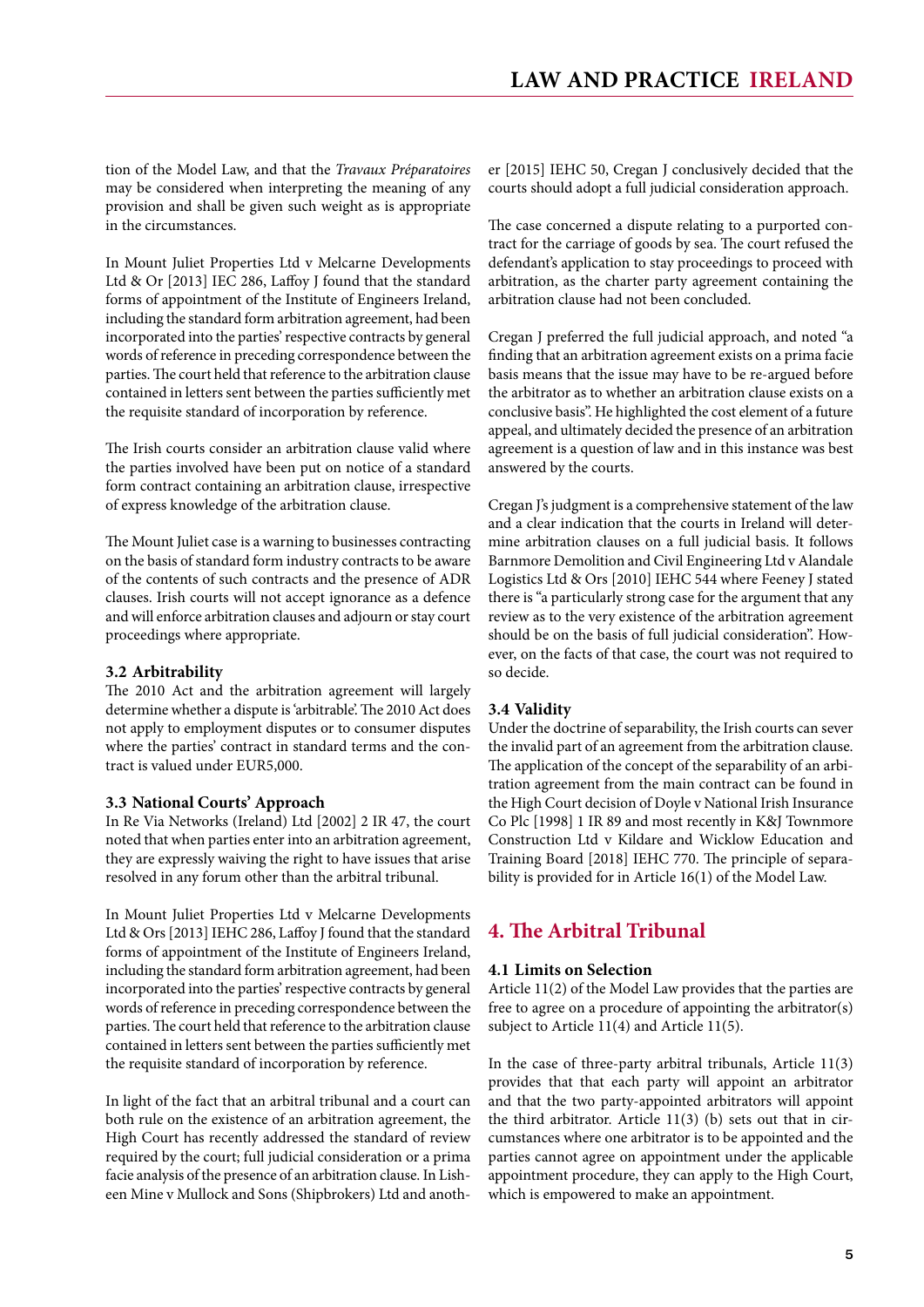<span id="page-5-0"></span>The 2010 Act does not stipulate that arbitrators must have specific qualifications; however, they are generally experts in their respected fields.

Section 13 of 2010 Act stipulates that arbitrators shall be chosen (by an institutional body or, failing their nomination, by the High Court) based on their relative expertise, independence and impartiality. Parties can opt for more than one arbitrator once this is stated in the initial arbitration agreement. Section 13 deviates from the Model Law, which provides in Article 10(2) that an arbitral tribunal shall consist of three arbitrators unless otherwise agreed. This was intended by Irish legislators to reduce unnecessary costs associated with the process and to encourage parties to consider Ireland as their seat for a cost-effective and efficient arbitral process.

#### **4.2 Default Procedures**

In practice, the arbitration agreement will include a default procedure where the parties cannot agree upon the selection of an arbitrator. This default procedure normally provides that nominating bodies will be asked to select the arbitrator, and this will usually be incorporated as a provision within the contract governing the dispute. (Common nominating bodies in Ireland include the Law Society of Ireland, the Bar Council of Ireland, etc)

#### **4.3 Court Intervention**

As mentioned above in **4.1 Limits on Selection**, the parties are free to agree on a procedure of appointing the arbitrator(s). Where there is default in compliance with the agreed appointment procedure, the court can be requested to take the necessary measures to secure the appointment. In the absence of an agreed appointment procedure, the court can order the appointment at the request of either of the parties (Article 11(3) and Article 11(4) of the Model Law).

#### **4.4 Challenge and Removal of Arbitrators**

Parties to the dispute can only challenge the nomination of the arbitrator in writing within 15 days of their appointment. The only grounds to challenge the appointment of an arbitrator are "if circumstances exist that give rise to justifiable doubts as to his impartiality or independence, or if he does not possess qualifications agreed to by the parties" (Article 12(2) of the Model Law).

Article 13 of the Model Law provides that the parties are free to agree on the procedures for challenging an arbitration.

#### **4.5 Arbitrator Requirements**

The 2010 Act does not stipulate that arbitrators must have specific qualifications, however, they are generally chosen as experts in their fields.

Article 12(1) of the Model law imposes a mandatory duty on the arbitrator to disclose conflicts of interest. It provides: "When a person is approached in connection with his possible appointment as an arbitrator, he shall disclose any circumstances likely to give rise to justifiable doubts as to his impartiality or independence. An arbitrator, from the time of his appointment and throughout the arbitral proceedings, shall without delay disclose any such circumstances to the parties unless they have already been informed of them by him".

Where there is a breach of this duty, the appointment of the arbitrator can be challenged under Article 12(2) of the Model Law.

The International Bar Association's Guidelines on Conflicts of Interest in International Arbitration are available to arbitrators when making decisions about prospective appointments and disclosures. The Guidelines, although not binding, have been largely followed by international arbitration practitioners, and they can assist in assessing the impartiality and independence of arbitrators. The Guidelines provide that the arbitrator shall be "impartial and independent of the parties at the time of accepting an appointment to serve and shall remain so during the entire arbitration proceeding until the final awarded has been rendered or the proceeding has otherwise finally terminated".

There is also a duty on arbitrators to act impartially during the course of the arbitration proceedings. The duty is to avoid actual bias, objective bias, and apparent bias. Where the arbitrator acts partially, his or her appointment or the arbitral award may be challenged under the Model Law.

#### **5. Jurisdiction**

# **5.1 Matters Excluded from Arbitration**

See reply at **3.2 Arbitrability**, above.

#### **5.2 Challenges to Jurisdiction**

Under Article 16(1) of the Model Law, an arbitrator/arbitral tribunal in Ireland can rule on their own jurisdiction. The well-established *kompetenz-kompetenz* rule applies to international and domestic arbitrations in Ireland with the introduction of the Model Law, and empowers arbitrators to rule on their own jurisdiction, including any objections in respect of the presence of a valid arbitration agreement.

#### **5.3 Circumstances for Court Intervention**

As mentioned above, Article 16(1) of the Model Law allows an arbitral tribunal to decide upon challenges to its jurisdiction. Under Article 16(3) of the Model Law, there is a right of appeal to the High Court for parties who dispute the arbitrator's determination of jurisdiction. That challenge must be made within 30 days of the arbitrators ruling.

Guidance on the approach the courts will adopt in applications under Article 16(3) was given in John G Byrne Limited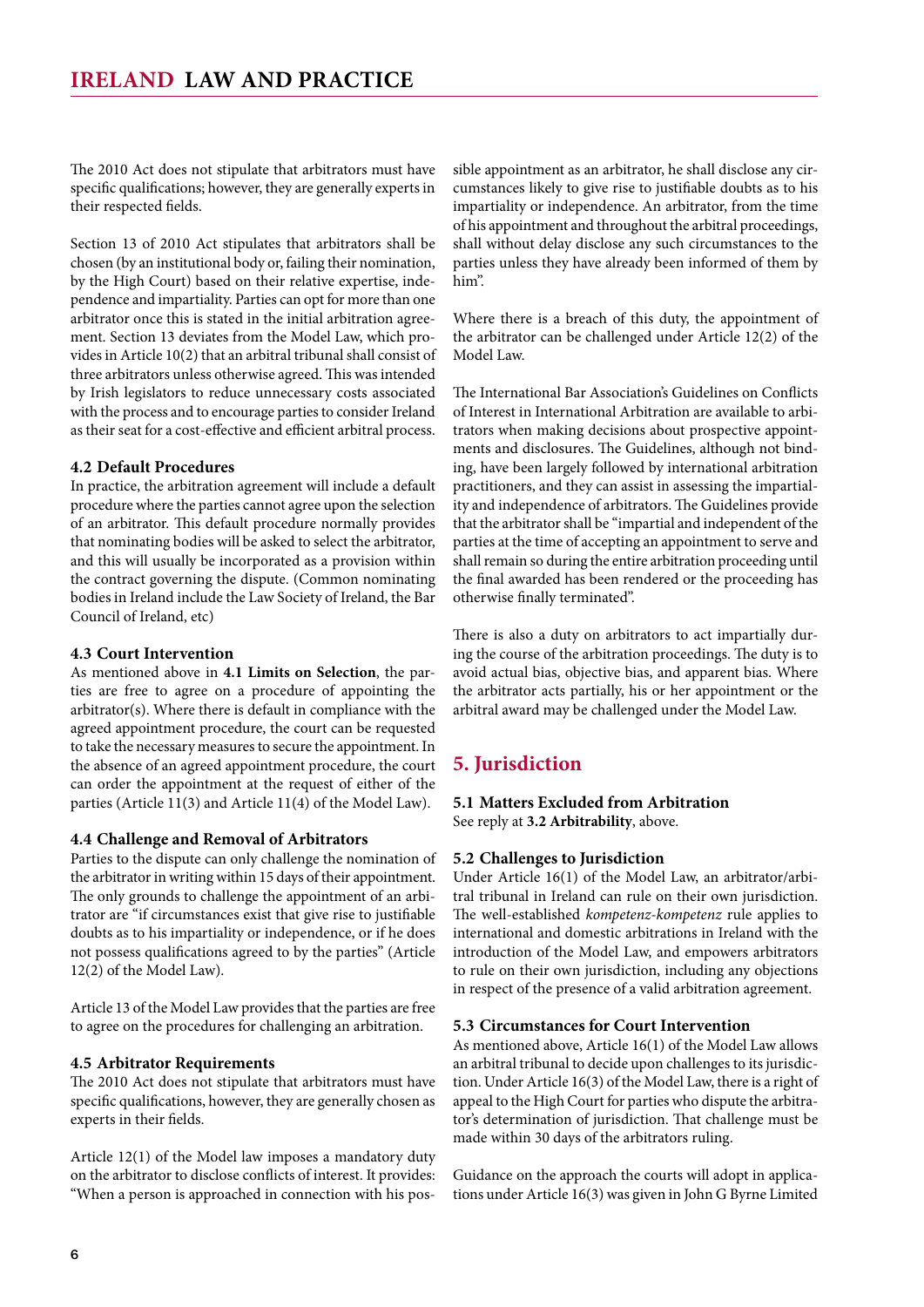<span id="page-6-0"></span>v Grange Construction and Roofing Co Ltd [2013] 1 IR 707. Laffoy J held that the High Court in an Article 16(3) application the court may consider such evidence as it sees fit, and is not bound by the submissions made to the arbitrator. In this case, Laffoy J held that there was no arbitration agreement within the meaning of the Model Law in place governing the contractual relationship of the parties.

Mayo County Council v Joe Reilly Plant Hire Limited [2015] IEHC 544 concerned the applicant's challenge to the arbitrator's jurisdiction to adjudicate a claim between the parties in relation to costs of work on the grounds that the respondent accepted payment and therefore there was accord and satisfaction. The court dismissed the challenge. The court held that where the existence of an arbitration clause is not in dispute, the courts would be very slow to interfere with the arbitrator's ruling on his own jurisdiction having regard to the *kompetenz-kompetenz* principle.

In Achill Sheltered Housing Association CLG v Dooniver Plant Hire Limited [2018] IEHC 6, McGovern J had to determine whether or not the dispute referred to arbitration fell within the terms of the arbitration agreement. The respondent argued that the application was premature, as the arbitrator merely found that he had been validly appointed and had not dealt with the challenge to his jurisdiction. The court held that Article 16(3) permits the court to review a preliminary ruling by an arbitral tribunal that it has jurisdiction, and that the preliminary ruling by the arbitrator that he had been validly appointed came within the scope of Article 16(3).

#### **5.4 Timing of Challenge**

Under Article 16(3) of the Model Law, a challenge under any procedure agreed upon by the parties or a challenge to the jurisdiction of the arbitral tribunal, must be made within 30 days after having received notice of the decision rejecting the challenge.

#### **5.5 Standard of Judicial Review for Jurisdiction/ Admissibility**

In John G Byrne Limited v Grange Construction and Roofing Co Ltd [2013] 1 IR 707 the High Court held that in Article 16(3) applications, the court may consider such evidence as it sees fit, and is not bound by the submissions made to the arbitrator: "The Court has untrammelled jurisdiction to consider de novo the issue whether there is an arbitration agreement which binds the parties". In this case, Laffoy J held that there was no arbitration agreement within the meaning of the Model Law in place governing the contractual relationship of the parties.

#### **5.6 Breach of Arbitration Agreement**

Under Article 8 of the Model Law, where court proceedings are brought in a matter that is the subject of a valid arbitration agreement, the court must refer the matter to arbitration

and stay the court proceedings, unless the agreement is null and void, inoperative or incapable of being performed. Article 8 replaces Section 5 of the Arbitration Act 1980.

Case law has established that where the requirements of Article 8(1) of the Model Law are met, the court must make the reference to arbitration; see K&J Townmore Construction Ltd v Kildare and Wicklow Education and Training Board [2018] IEHC 770.

Where the matter sought to be referred to arbitration falls within the scope of the arbitration agreement, the court will stay court proceedings. This will require an examination on a 'full judicial consideration' basis, as to whether the circumstances required for a stay under Article 8 are met. Such an approach was adopted by the High Court in Kellys of Fantane Limited v Bowen Construction Limited and another [2017] IEHC 357, where an application for a stay was refused. The Court held that the agreement between the parties provided for certain matters to be dealt with by the courts, and certain matters to be dealt with by the arbitrator.

Under Section 11 of the 2010 Act, it is not possible to appeal a court's decision in a stay application under Article 8 of the Model Law.

#### **5.7 Third Parties**

Arbitration will only bind parties where there is a valid arbitration agreement. Where there is no such agreement, there can be no arbitration.

The courts will not stay court proceedings and refer to arbitration, where the parties are not bound by an arbitration agreement. In P Elliot & Co Limited v FCC Elliot Construction Limited [2012] IEHC 361 the plaintiff had entered in a joint venture agreement (JVA) for the building of a new hospital. The plaintiff was also party to a related consultancy agreement in relation to the provision of services to the defendant. The JVA contained an arbitration clause. The consultancy agreement had no arbitration clause. The plaintiff went into liquidation, and instituted proceedings against the defendant for payment under the consultancy agreement. The defendant denied liability, and also contended the matter should be referred to arbitration. The High Court refused to stay proceedings where the parties had omitted an arbitration clause from the consultancy agreement. The High Court also referred to the absence of discretion open to a court in a stay application once the matter falls within the arbitration agreement.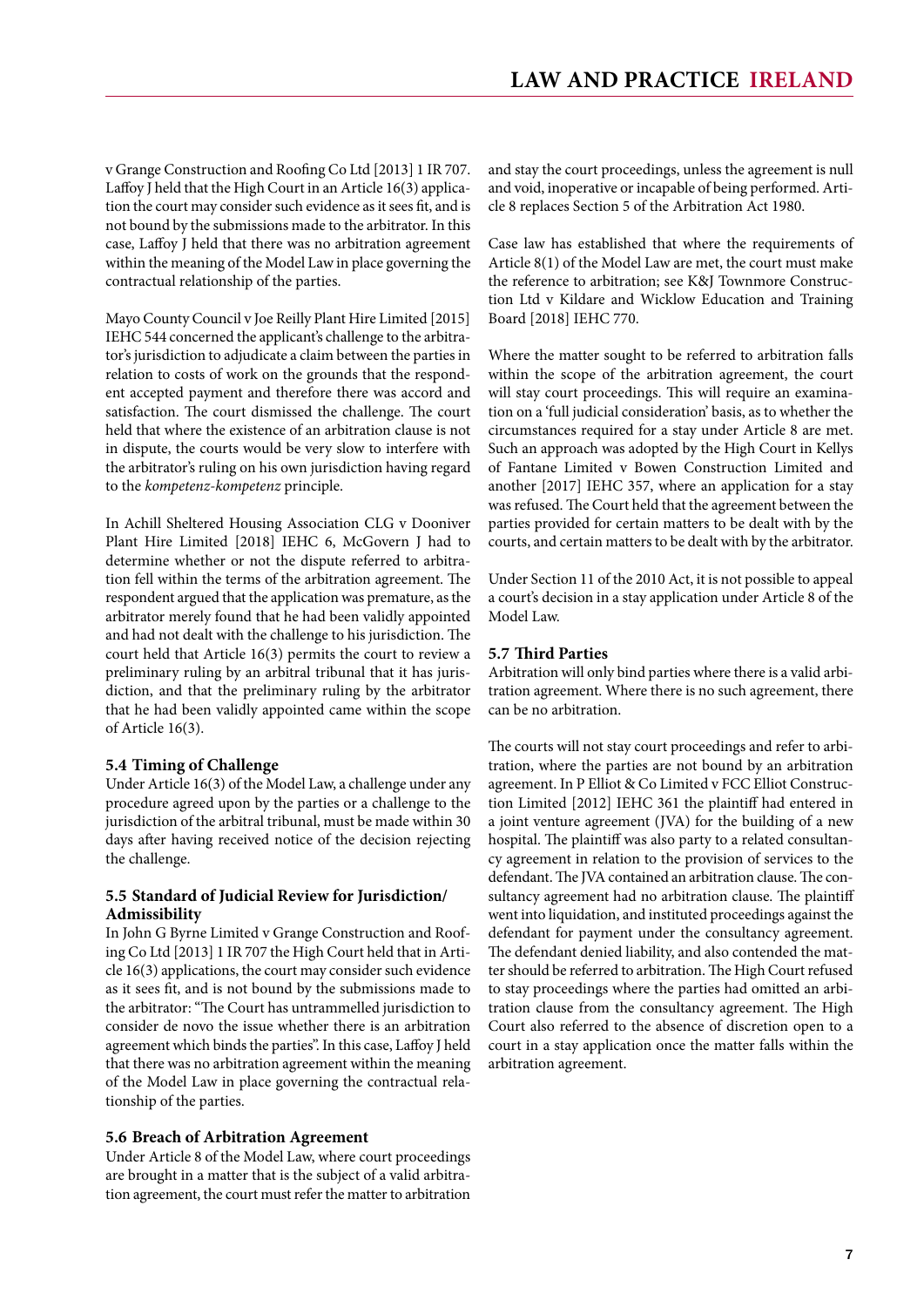# <span id="page-7-0"></span>**6. Preliminary and Interim Relief**

#### **6.1 Types of Relief**

Under Article 17 of the Model Law, interim measures and preliminary orders can be granted by the arbitral tribunal on the conditions set out in Article 17.

Section 19 of the 2010 Act empowers the arbitral tribunal to order security for costs, unless the parties agree otherwise.

Interim measures awarded by the arbitrator will be recognised and enforced by the courts.

#### **6.2 Role of Courts**

Article 9 of the Model Law provides that it is not incompatible with an arbitration agreement for a party to request interim measures of protection from the High Court, before or during arbitral proceedings.

Under Article 17J of the Model Law, the High Court has the power to grant interim measures of protection and assistance and this applies even where the seat of the arbitration is in another jurisdiction outside of Ireland.

The Irish courts, in considering applications for interim relief under Article 9 and Article 17J of the Model Law, will apply the principles set out by the Supreme Court in Campus Oil Ltd v Minister for Industry and Energy (No 2) [1983] IR 88 in applications for interim or interlocutory injunctive relief; see Osmond Ireland on Farm Business Ltd v McFarland [2010] IEHC 295.

Despite the increased power of arbitrators, the High Court still retains power in respect of ancillary duties, including issuing witness subpoenas, ordering third-party discovery, and recognising and enforcing arbitral awards. Under Article 27 of the Model law, the High Court can grant assistance in the taking of evidence.

Under Section 10(2) of the 2010 Act, the High Court's powers are curtailed, as it provides that the High Court is not at liberty to order security for costs or discovery of documents unless previously agreed by the parties.

In ESB v Boyle & another [2019] IEHC 475, the High Court (Twomey J) considered the effect of the 2010 Act on the proceedings, which were judicial review proceedings arising from a claim of compensation by the notice party against the ESB. A property arbitrator under the Acquisition of Land (Assessment of Compensation) Act 1919 (the 1919 Act) was appointed. The ESB sought an order from the court directing the arbitrator to state a case to the High Court on an alleged point of law in respect of the calculation of the compensation.

The court referred to the 2010 Act, and in particular Article 5 of the UNCITRAL Model Law, which is adopted into Irish law by Section 6 of the 2010 Act, as prima facie inconsistent with the 1919 Act, insofar as Article 5 states that no court shall intervene in matters governed by the Model Law. However, Section 29 of the 2010 Act also states that it shall apply to every arbitration under any other act "except in so far as this Act is inconsistent with that other Act". Since the entitlement of the High Court to intervene in a property arbitration under the 1919 Act is inconsistent with Article 5, the Court found that Article 5 of the Model Law does not apply to property arbitrations under the 1919 Act and that therefore a decision made by a property arbitrator under the 1919 Act may be subject to judicial review.

Further, if should be noted that under the International Chamber of Commerce (the ICC) Arbitration Rules (the ICC Rules), parties can seek urgent temporary relief, including the appointment of an emergency arbitrator. So, where the arbitration agreement selects the ICC Rules as the dispute resolution mechanism, the ICC Rules will apply.

#### **6.3 Security for Costs**

Under Section 10(2) of the 2010 Act, the High Court when exercising its power under Article 9 or Article 27 of the Model Law, is not at liberty to order security for costs.

Section 19 of the 2010 Act empowers the arbitral tribunal to order security for costs, unless the parties agree otherwise. The jurisdiction to order security for costs against a party arises where:

- the party is an individual who is domiciled, habitually resident or carrying on business outside Ireland; or
- the party is a body corporate established outside Ireland or whose central management and control is situated outside Ireland.

# **7. Procedure**

#### **7.1 Governing Rules**

The Model Law gives the parties to an arbitration wide discretion on how the arbitration proceedings should be conducted. Under Article 19 of the Model Law, the parties to the arbitration are free to agree on the procedure to be followed by the arbitral tribunal in conducting the proceedings. Failing agreement, Article 19(2) provides that the arbitral tribunal can conduct the arbitration in such manner, as it considers appropriate.

**7.2 Procedural Steps** See **7.1 Governing Rules**, above.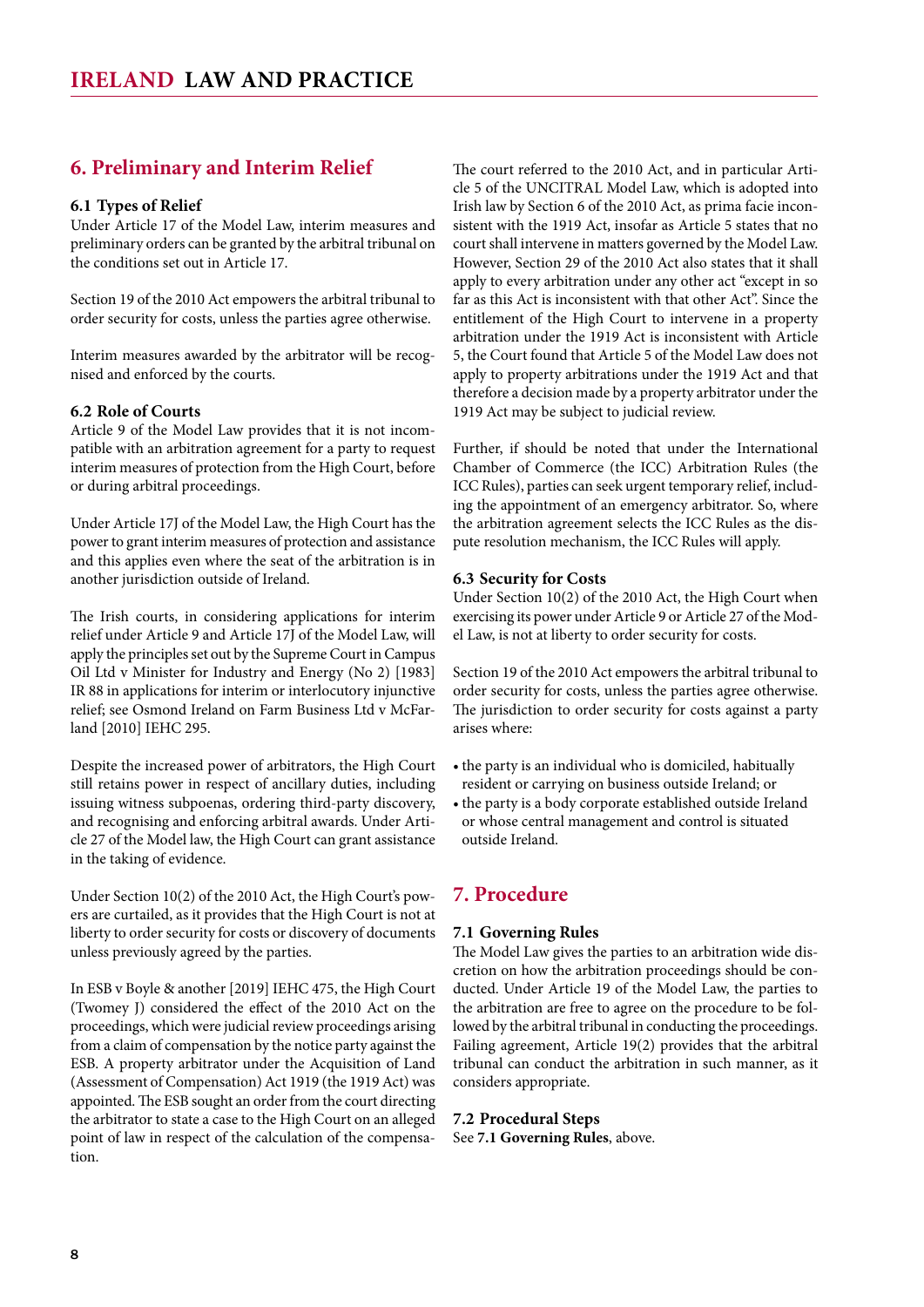#### <span id="page-8-0"></span>**7.3 Powers and Duties of Arbitrators**

Under Article 19 of the Model Law, the parties to the arbitration are free to agree on the procedure to be followed by the arbitral tribunal in conducting the proceedings. Failing agreement, under Article 19(2), the arbitral tribunal can conduct the arbitration in such manner, as it considers appropriate.

Under Article 25 of the Model Law, where a claimant fails to communicate his statement of claim, the arbitrator shall terminate the proceedings. Where the respondent fails to communicate his statement of defence, the arbitral tribunal shall continue with the proceedings, without treating the failure as an admission of the allegations. Finally, where a party fails to appear or fails to produce documentary evidence, the arbitral tribunal can continue with the proceedings and make an award.

#### **7.4 Legal Representatives**

There is no requirement for parties to be legally represented at an arbitration. However, in practice, at a minimum an Irish-qualified solicitor is usually engaged by the parties, and it is common practice for barristers to also be retained by parties who are involved in arbitration in Ireland.

There are no particular qualification requirements for legal representatives appearing in arbitrations in Ireland. It is not unheard of for foreign-qualified lawyers to represent parties in an arbitration in Ireland, either with or without Irish qualified lawyers also being retained.

#### **8. Evidence**

#### **8.1 Collection and Submission of Evidence**

Under Section 14 of the 2010 Act, the arbitral tribunal can direct that a party to an arbitration agreement or a witness who gives evidence in proceedings before the arbitral tribunal be examined on oath or on affirmation. Note the comments at **2.2 Changes to National Law** above in relation to the proposed law to create a statutory offence of perjury which it appears will apply to arbitration proceedings – the Perjury and Related Offences Bill 2018. Under the proposed Bill, a person who commits an offence under the Act (eg, gives false statement under oath) is liable on summary conviction to a EUR10,000 fine and/or up to 12 months imprisonment, and on indictment to a fine of up to EUR100,000 and/or up to ten years' imprisonment.

The parties will most likely agree in advance the dates for delivery of pleadings in the proceedings. Article 23(1) of the Model Law provides that within the period of time agreed by the parties or determined by the arbitral tribunal, the claimant shall state the facts supporting his claim, the points at issue and the relief or remedy sought. Similarly, the respondent is required to state his defence unless the parties have

otherwise agreed. With their pleadings, the parties may submit all relevant documents and may refer to other evidence they will submit. The parties can amend their pleadings in the course of the arbitral proceedings, unless the arbitral tribunal considers it inappropriate and this will ultimately be subject to the directions issued by individual tribunals or arbitrators.

An issue arises as to whether and when arbitrators have the jurisdiction to order discovery. Section 10(2) the Arbitration Act 2010 provides a limited jurisdiction to order discovery, stating: "When exercising any powers in relation to Articles 9 or 27, the High Court shall not, unless otherwise agreed by the parties, make any order relating to security for costs of the arbitration or make any order for discovery of documents".

Therefore, under Section 10, an arbitrator's jurisdiction to make an order for discovery is limited to where both parties agree to discovery being made. This raises the question, absent such an agreement, does an arbitrator have power to order discovery to be made? This question arose for consideration in O'Leary T/A O'Leary Lissarda v Ryan [2015] IEHC 820. As a result of the arbitrator refusing to order discovery, the applicant instituted a constitutional challenge under the Irish Constitution. The applicant relied on Article 18, Schedule 1 of the Arbitration Act 2010, incorporating the Model Law. Article 18 deals with the equal treatment of the parties, and states: "The parties shall be treated with equality and each party shall be given a full opportunity of presenting his case".

In reaching his conclusion, McGovern J did not find it necessary to fully consider the submissions regarding discovery, as the applicant had accepted that there was no explicit power set out in the legislation to order discovery. Consequently, the court did not need to consider the issue any further.

There is no doubt that the ordering of discovery in arbitration (or in court proceedings) can have the effect of increasing the time and costs of the process. However, Dowling-Hussey in 'Alternative Dispute Resolution: A Road Wrongly Travelled? Irish Arbitrators and Discovery' argues that this case demonstrates that it remains unclear whether Irish arbitrators have power under the 2010 Act to order discovery of their own volition; but it does seem that this is not likely to be the case.

#### **8.2 Rules of Evidence**

The rules of evidence are those which apply under the Rules of the Superior Court in Ireland.

#### **8.3 Powers of Compulsion**

See **6.2 Role of Courts** and **8.1 Collection and Submission of Evidence** above, which identify the power of arbitrators or arbitral tribunals to order production of documents (subject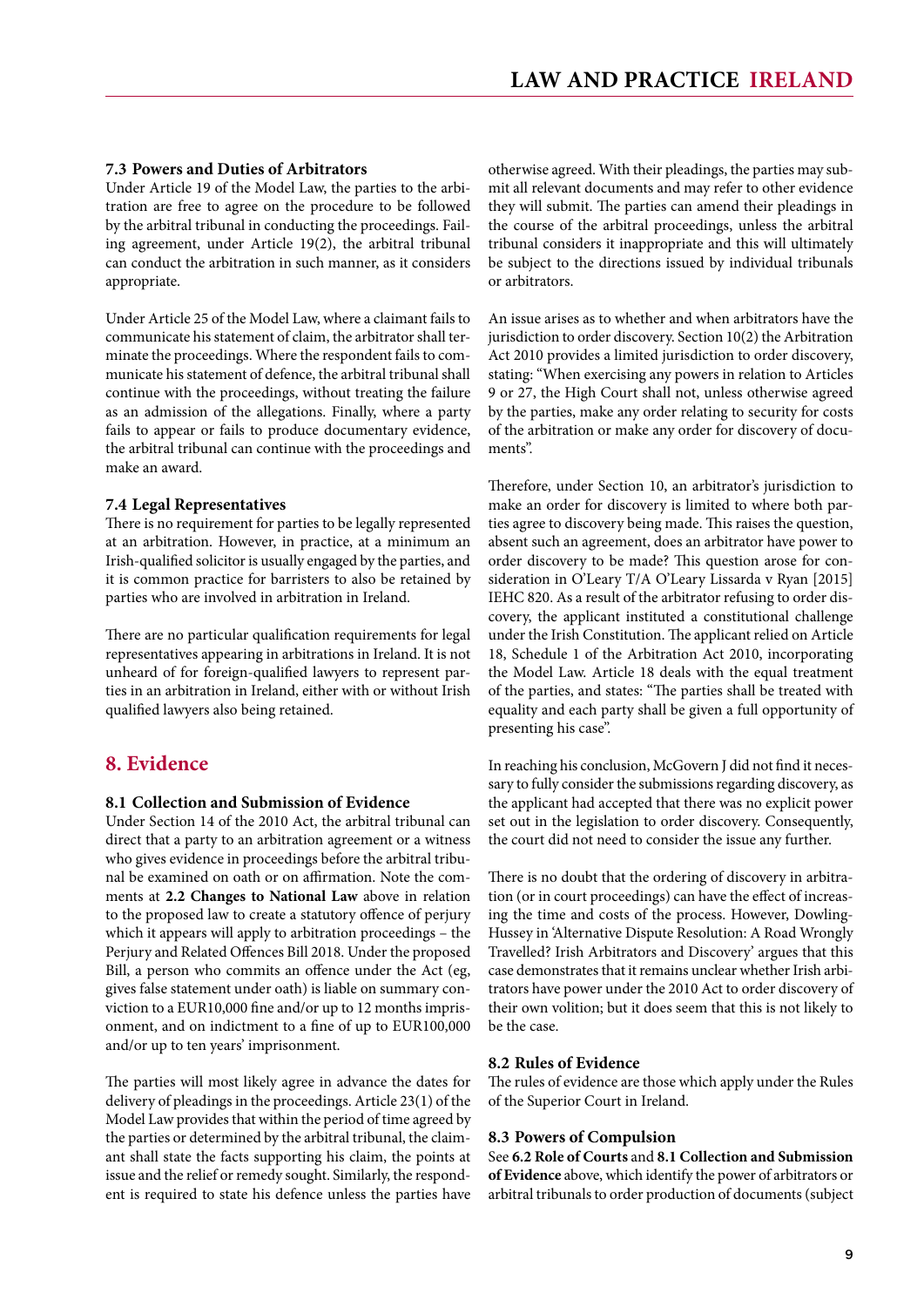<span id="page-9-0"></span>to the limitations identified) and to compel witness attendance.

# **9. Confidentiality**

#### **9.1 Extent of Confidentiality**

In Ireland, the arbitration is conducted in private. Although parties can agree to arbitrate in public, in practice this will rarely happen. In private arbitrations, arbitration proceedings remain confidential between the parties and their representatives.

There is a presumption that information from arbitral proceedings, including the arbitral award, are covered by confidentiality, save where disclosure is required by law, in the public interest and where the parties consent to waiving confidentiality.

# **10. The Award**

#### **10.1 Legal Requirements**

The arbitral award should be final and conclusive. Where there are claims and counterclaims, the award should make an explicit award on each such claim (per Murphy J in JJ Rhatigan Co Limited v Paragon Contracting Limited [2009] IEHC 117 (Paragon)).

Under Article 31 of the Model Law, the award must be in writing and signed by the arbitrator(s). Articles 31(2) and 48(3) of the Model Law provide that the award must state the reasons upon which it is based, unless otherwise agreed between the parties. Where the award is reasoned, the reasons should be set out in sufficient detail so as to allow a court to consider any question of law arising (per Murphy J in Paragon). The award must state its date, and the place of arbitration. A signed copy of the award must be delivered to each party.

#### **10.2 Types of Remedies**

Section 20 of the 2010 Act allows the arbitral tribunal to award specific performance of a contract, other than a contract for the sale of land, provided the parties have not agreed otherwise.

#### **10.3 Recovering Interest and Legal Costs Interest**

Section 18(1) of the 2010 Act allows the parties to agree on the arbitral tribunal's power to award interest. In the absence of agreement, the arbitral tribunal can, under Section 18(2) award simple or compound interest on terms as it "considers fair and reasonable" on all or part of the award, or the amount claimed at the outset of the arbitration but paid before the award was made.

Under Section 18(3), the arbitral tribunal can award simple or compound interest from the date of the award, or a later date, until payment, at rates it "considers fair and reasonable" on the outstanding amount of any award (including interest and/or costs).

#### **Costs**

Section 21(1) of the 2010 Act enables the parties decide how the costs of the arbitration are to be dealt with. Under the normal rules governing litigation in Ireland, costs 'follow the event'. Section 21(1) allows the parties depart from such rules. It is not clear, however, if this section authorises the parties to agree a third-party funding arrangement. Thirdparty funding arrangements in litigation are not permissible in Ireland, as they offend the laws against maintenance and champerty. For further information on third-party funding, see **13.5 Third Parties**, below.

Where the parties have not agreed on costs, or where a consumer is involved, the arbitral tribunal is entitled to award costs as it sees fit (Section 21(3) of the 2010 Act).

# **11. Review of an Award**

#### **11.1 Grounds for Appeal**

The 2010 Act made extensive changes to the procedure previously in place for challenging an award. Parties can only apply to the High Court in very limited circumstances to set aside awards. These are very specific grounds, and include incapacity, invalidity of agreement, failure to give adequate notice for arbitration, inability to present the scope of arbitration, that the dispute is not within the scope of arbitration and it is not capable of settlement by arbitration or is in conflict with public policy.

The High Court's subsequent determination is final and complete. Order 56, Rule 4 of the Rules of the Superior Courts provides that an application to remit or set aside an award under an arbitration agreement shall be made "within six weeks after the award has been made and published to the parties, or within such further time as the Court may allow".

Section 12 of the 2010 Act amends the time limit specified in Article 34(3) of the Model Law by providing that the application to the High Court to set aside an award on the grounds of public policy may be made within 56 days from the date on which the circumstances giving rise to the application became known or ought to have become known to the party concerned, rather than the three-month period from the date when the party concerned received the award as specified in Article 34(3).

Irish courts have narrowly interpreted the above grounds, as illustrated in McIntyre v Allianz PLC [2012] IEHC 551. The High Court dismissed an application to remove the arbitra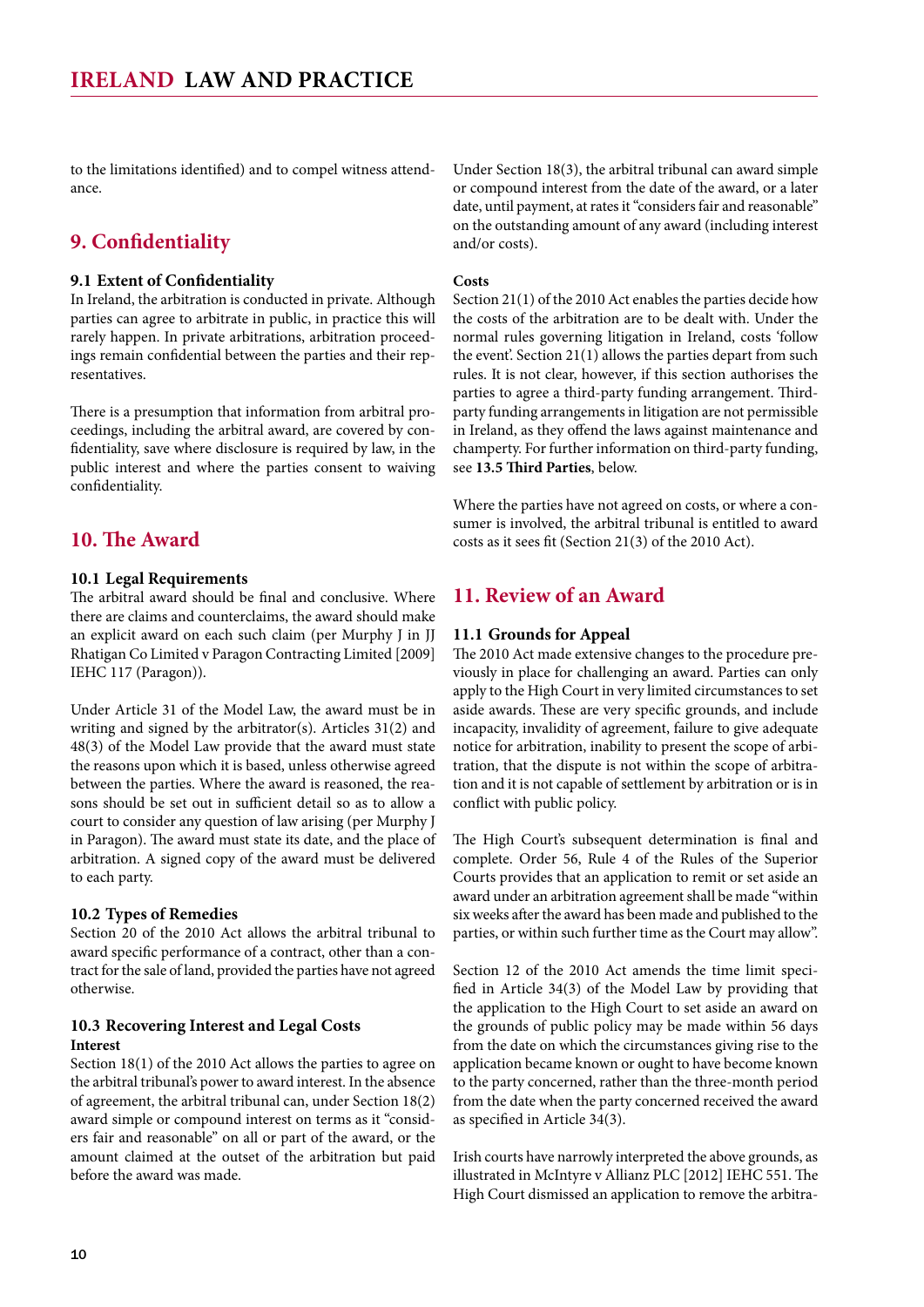<span id="page-10-0"></span>tor involved, and set aside the arbitral award on the basis that the reasons given for the award were sufficient and that there was no real likelihood of bias. The claimant failed to sufficiently raise one of the limited grounds contained in Article 13. In Snoddy v Mavroudis [2013] IEHC 285 (Snoddy) the High Court refused to set aside a finding by an arbitrator on the grounds that the court did not have jurisdiction to second-guess the construction of an agreement by an arbitrator. Laffoy J noted: "If this Court were to set aside the part of the award dealing with the fees for additional services, the Court would be usurping the Arbitrator's role".

Further case law is discussed at **11.3 Standard of Judicial Review**, below.

#### **11.2 Excluding/Expanding the Scope of Appeal**

The parties may agree to exclude or expand the scope of appeal or challenge under Irish law, if the agreement does not offend public policy or national law.

#### **11.3 Standard of Judicial Review**

The Irish courts apply a deferential approach when determining challenges to decision of the arbitral tribunal. For example, in Snoddy, where Ms Justice Laffoy held that "a strong presumption should exist that a tribunal acts within its mandate", they have still sought to address issues not previously considered by the Irish courts.

In FBD Insurance v Samwari Ltd [2016] IEHC 32 where FBD Insurance sought to set aside, on public policy grounds, an "interim determination" that, despite entering a creditors' voluntary winding up, the respondent insured was allowed continue the prosecution of the liquidation. FBD Insurance contended that the liquidator appointed under the process should have carriage of the arbitration. The first point that had to be considered was whether an interim determination constituted an award, and therefore was capable of triggering the court's review jurisdiction.

Mr Justice McGovern stated that: "For the court to have jurisdiction under Article 34 to set aside a decision of an arbitral tribunal, the decision must be one which is made on the merits of the case and meet the formal requirements of Article 31". He then proceeded to hold that an interim determination was not an award as it "was a ruling by the arbitrator on a procedural issue as to whether or not the claimant could continue to maintain the proceedings in its own name or whether they would have to be prosecuted by a liquidator". He added, "If the applicant was of the view that the determination as to the status of the claimant company was to be an award (either interim or final), it is difficult to understand how it agreed to the directions, which were made by the arbitrator".

Mr Justice McGovern also confirmed that, even if a determination was reached through an error of law, it was not open to review under Article 34 of the Model Law where the error made did not form part of the arbitral award. The Court endorsed the continuation of a narrow approach be taken to public policy issues in challenges to an arbitral award, relying upon the approach taken in Brostrom Tankers AB [2004] 2 IR 191, which held that a public policy defence to an enforcement application extends only to a "breach of the most basic notions of morality and justice".

A potential problem down the line with the approach taken in FBD is that arbitrators frequently make determinations that impact upon the presentation of each party's case but that are not awards. Given the decision in FBD, parties may be unable to challenge such determinations, even if they are patently incorrect or unfair. Where such determination ultimately impacts on the final award, the award still remains capable of challenge (all be it with difficulty), but a defence will be raised that such a challenge is flawed as it relates to the 'determination' and not the award. Ultimately, the way around this conundrum is for the courts to distinguish the FBD decision on not challenging determinations on the particular facts of that case. Only time will tell how the courts address this issue.

In FBD, McGovern J also made certain obiter remarks in relation to the admissibility of evidence. He noted that certain evidence would not have been admissible before the court, as it was not raised before the arbitrator.

Ms Justice Costello in O'Leary v Ryan [2015] IEHC refused to set aside an arbitral award, when she rejected the grounds for the application, citing the applicant's failure to bring an application under Article 33 of the Model Law for an additional award or to apply to the arbitrator when the arbitrator had said at the conclusion of his award that "if any issue arises, I give the Parties liberty to apply to me". The rationale here is that the failure to exhaust alternative remedies will further mitigate against a party seeking to have an award set aside. This judgment also noted the absence of a violation of the rules of natural justice, a want of fairness or a breach of natural justice as further reasons for grounding its decision not to set aside the award. Although these terms are not embedded in the language used in the Model Law code, they are frequently deployed by the courts in the review of arbitral awards.

In Des Hennessy Building Contractors Limited v O'Beirne [2015], IEHC 596 the court was asked on review of an award to consider if the arbitrator who made the award was duly appointed. The court roundly rejected this argument, noting that that the Model Law does not "facilitate revisiting issues which have been determined in the course of the arbitral process".

Recent jurisprudence in Ireland strongly supports a trend against the challenging of awards. Against this trend it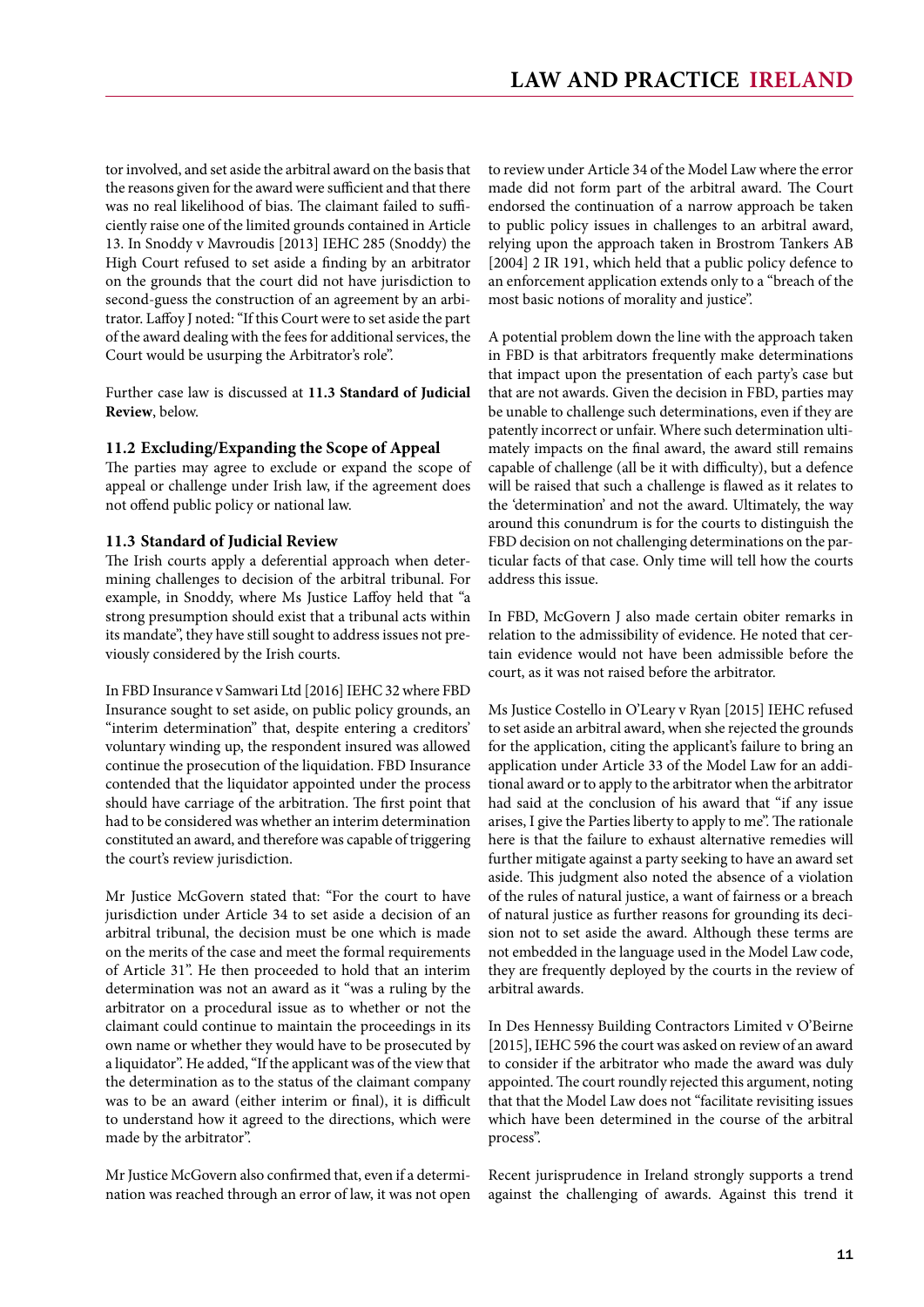<span id="page-11-0"></span>should be noted that if the grounds of appeal advanced were stronger that another case may seek to more favourably consider setting side an award.

Another recent decision that is worthy of note (although brought under the old regime of the Arbitration Acts 1954– 1998) is Fayleigh v Plazaway Limited [2015] IESC 92. Here, the court set aside an arbitrator's award, holding that the arbitrator had misconducted the hearing when he failed to admit 17 folders of documents submitted by the respondent. The arbitrator's rationale was that the folders were not relevant to the dispute, but he had earlier indicated to the parties that he would read the documentation and take the same into consideration. In reaching its conclusion, the court noted that the judicial system has "a high tolerance for arbitral error" and that despite there being "much to be said" for a decision being binding and final, this does not mean all awards are immune from challenge by the courts.

This issue also arose in BAM Building Limited v UCD Property Development Company Limited [2015] IEHC 820 wherein McGovern J observed that Article 8 of the Model Law does not bestow jurisdiction on the Irish courts to refer or not refer matters to arbitration. McGovern J. held that this case falls outside the realm of Article 8 because both parties agreed that there was a valid arbitration clause. This approach has been recently endorsed by Barniville J in K&J Townmore Construction Ltd v Kildare and Wicklow Education and Training Board [2018] IEHC 770 and Ocean Point Development Company Ltd ((in Receivership)) v Patterson Bannon Architects Ltd [2019] IEHC 311.

# **12. Enforcement of an Award**

#### **12.1 New York Convention**

The 2010 Act enables Irish businesses to easily obtain an arbitration award against a company in another country, providing the Model Law has been adopted in that jurisdiction or the New York Convention on the Recognition and Enforcement of Foreign Arbitral Awards has been ratified. Section 23 of the 2010 Act states that an arbitral award will be recognised as binding and enforceable upon a written application (notice of motion grounded upon an affidavit) to the High Court. Article 31 of Model Law stipulates that the award must be in writing, signed and dated, and that the location of the award must be clearly noted. Reasons for the arbitral award must be listed, unless otherwise specified by the parties involved.

#### **12.2 Enforcement Procedure**

Arbitral awards can be enforced either under Section 23 of the 2010 Act, or under Order 56 of the Rules of the Superior Courts. The limitation period for enforcement under Section 23, where the arbitration agreement is not under seal, is six years from the date on which the cause of action accrued (Section 11(1) (d) of the Statute of Limitations 1957).

Applications under Order 56, Rule 3(1) (j) for leave of the court to enforce or to enter judgment in respect of an award under Section 23(1) of the 2010 Act are generally made by motion and grounding affidavit on notice to the other side.

Under Article 35(1) of the Model Law an arbitral award, irrespective of the country in which it was made, shall be binding and enforceable in Ireland, subject only to the grounds set out in Article 36 of the Model Law.

#### **12.3 Approach of the Courts**

Section 23(1) of the 2010 Act provides that awards made by an arbitral tribunal under an arbitration agreement can be enforced summarily before the Irish courts. Foreign awards will not be recognised or enforced in the State, however, if a party resisting recognition or enforcement successfully invokes the grounds for refusing recognition or enforcement listed in Article36 of the Model Law. However, Article 36 cannot be invoked against Irish awards (Section 23(4) of the 2010 Act).

Arbitration awards are presumed binding on the parties at common law by virtue of an implied agreement by every party to the arbitration agreement to be bound by the award. Section 23(2) of the 2010 Act restates this presumption by providing that an award made by an arbitral tribunal under an arbitration agreement is binding and can be relied upon by the parties in subsequent legal proceedings.

The power of the Irish courts to refuse recognition and enforcement of a foreign arbitration award on the grounds of public policy was considered in Brostrom Tankers AB v Factorias Vulcano SA [2004] 2 IR 191. The case concerned an application to enforce a New York Convention award in an international arbitration under the Irish arbitration legislation. Kelly J stated that the court would be justified in refusing enforcement, only if there was "some element of illegality, or that the enforcement of the award would be clearly injurious to the public good, or possibly that enforcement would be wholly offensive to the ordinary responsible and fully informed member of the public".

# **13. Miscellaneous**

#### **13.1 Class-action or Group Arbitration**

The Irish legal system does not provide for 'class actions' in litigation and each individual case will be decided on its own merits. Rather, two basic forms of multi-party litigation, which enables a group of individuals to institute proceedings that are intended to deal with that group collectively, can be initiated. In general, under Irish law multi-party litigation can take the form of a 'representative action' or a 'test case'.